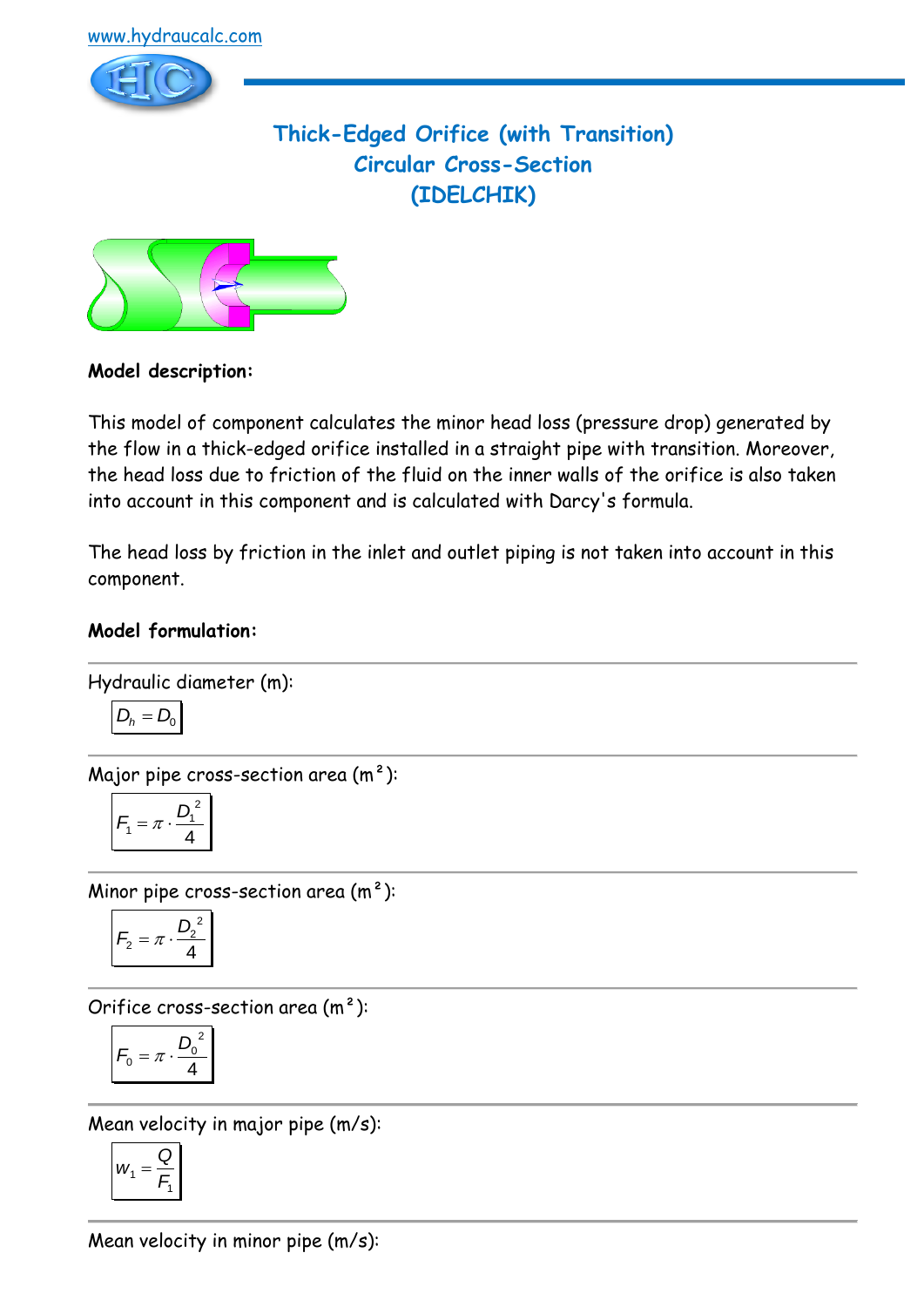$$
W_2 = \frac{Q}{F_2}
$$

Mean velocity in orifice (m/s):

$$
W_0 = \frac{Q}{F_0}
$$

Mass flow rate (kg/s):

$$
G = Q \cdot \rho
$$

 $\overline{a}$ 

Reynolds number in major pipe:

$$
Re_1 = \frac{W_1 \cdot D_1}{V}
$$

Reynolds number in minor pipe:

$$
Re_2 = \frac{W_2 \cdot D_2}{v}
$$

Reynolds number in orifice:

$$
\mathsf{Re}_0 = \frac{w_0 \cdot D_0}{v}
$$

Relative roughness in orifice walls:

$$
\overline{\Delta} = \frac{\Delta}{D_0}
$$

Coefficient of effect of the orifice thickness:

$$
\tau = \left(2.4 - \frac{I}{D_h}\right) \cdot 10^{-\varphi} \left(\frac{I}{D_h}\right)
$$

([1] diagram 4-12)

with:

$$
\varphi\left(\frac{I}{D_h}\right) = 0.25 + \frac{0.535 \cdot \left(\frac{I}{D_h}\right)^8}{0.05 \cdot \left(\frac{I}{D_h}\right)^7}
$$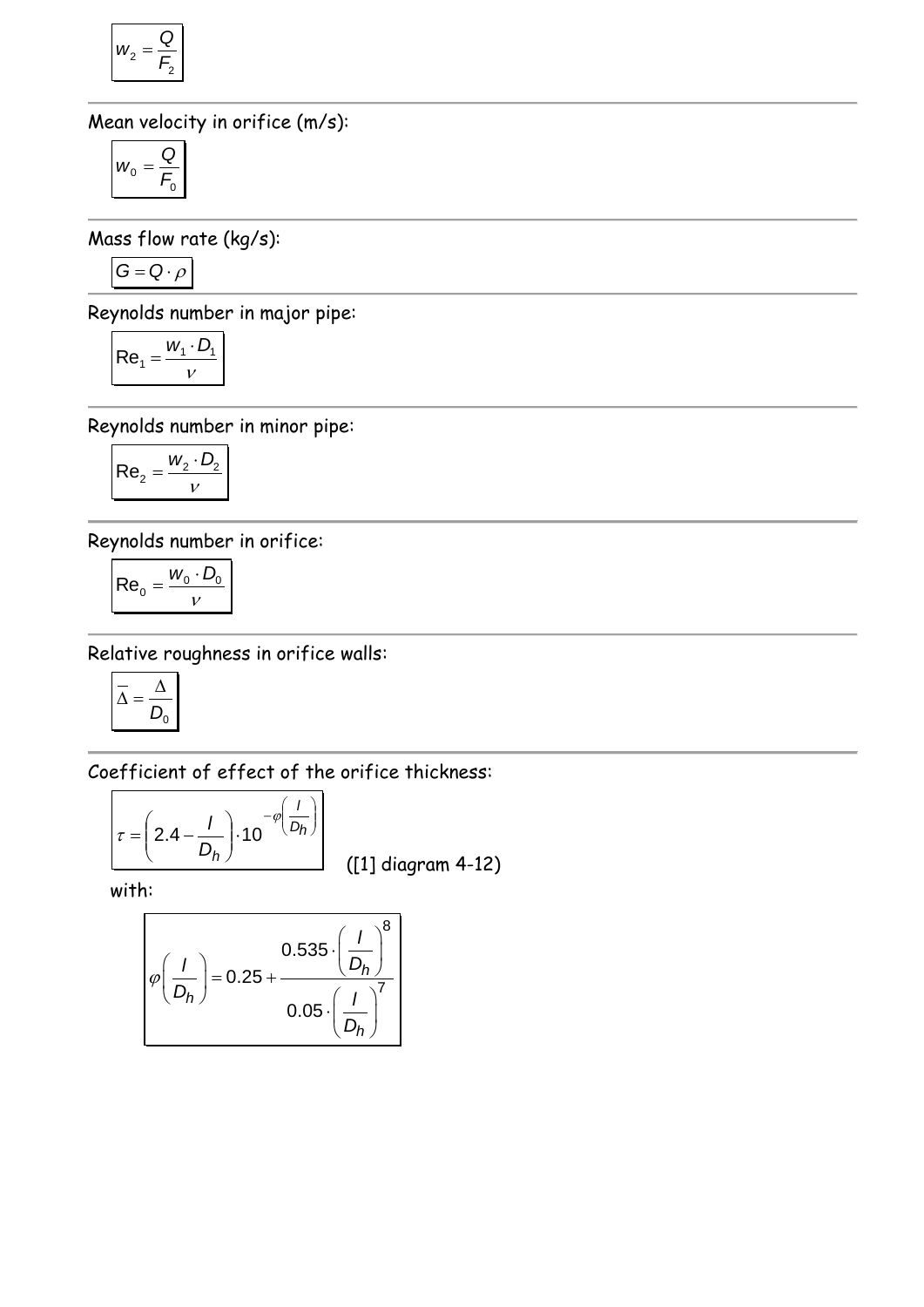

#### Darcy friction factor:



 See Straight Pipe - Circular [Cross-Section and Nonuniform Roughness Walls](../../Tuyau%20rectiligne/Tuyau%20rectiligne%20-%20Section%20circulaire/IDELCHIK%20(nonuniform%20roughness%20walls).htm)  [\(IDELCHIK\)](../../Tuyau%20rectiligne/Tuyau%20rectiligne%20-%20Section%20circulaire/IDELCHIK%20(nonuniform%20roughness%20walls).htm)



 $\blacksquare$  Re<sub>0</sub>  $\geq 10^5$ 

Local resistance coefficient:

$$
\text{Local resistance coefficient:}
$$
\n
$$
\zeta = \left[ 0.5 \cdot \left( 1 - \frac{F_0}{F_1} \right)^{0.75} + \left( 1 - \frac{F_0}{F_2} \right)^2 + \tau \cdot \left( 1 - \frac{F_0}{F_1} \right)^{0.375} \cdot \left( 1 - \frac{F_0}{F_2} \right) + \lambda \cdot \frac{I}{D_h} \right]
$$
\n(11) did

([1] diagram 4-12)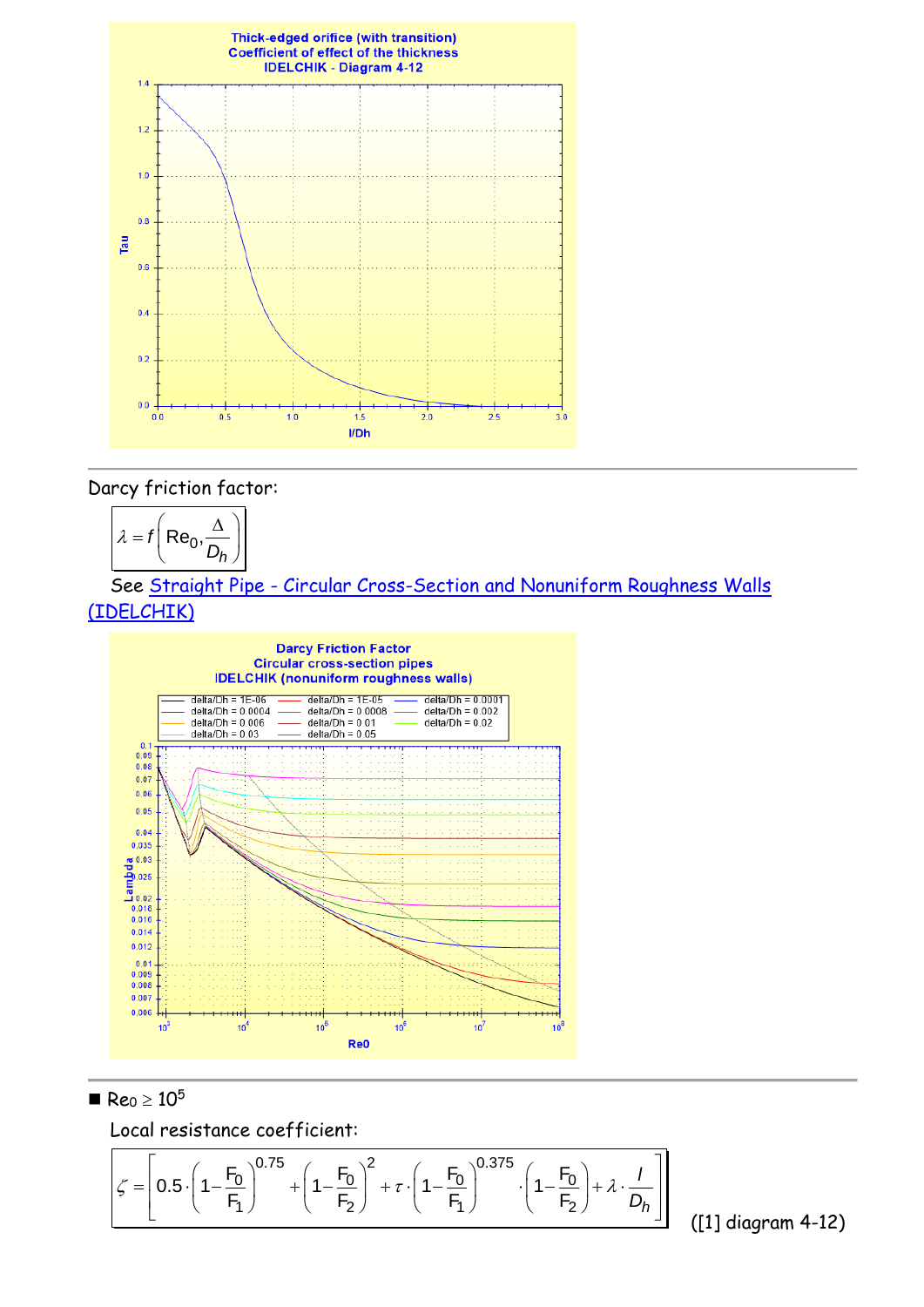



Pressure loss coefficient (based on the major pipe velocity):



 $Re_0 < 10^5$ 

Quadratic local resistance coefficient:

■ Re<sub>0</sub> < 10<sup>5</sup>  
Quadratic local resistance coefficient:  

$$
\int c_{quad} = \left[0.5 \cdot \left(1 - \frac{F_0}{F_1}\right)^{0.75} + \left(1 - \frac{F_0}{F_2}\right)^2 + \tau \cdot \left(1 - \frac{F_0}{F_1}\right)^{0.375} \cdot \left(1 - \frac{F_0}{F_2}\right) + \lambda \cdot \frac{1}{D_h}\right]
$$
(11) dia

([1] diagram 4-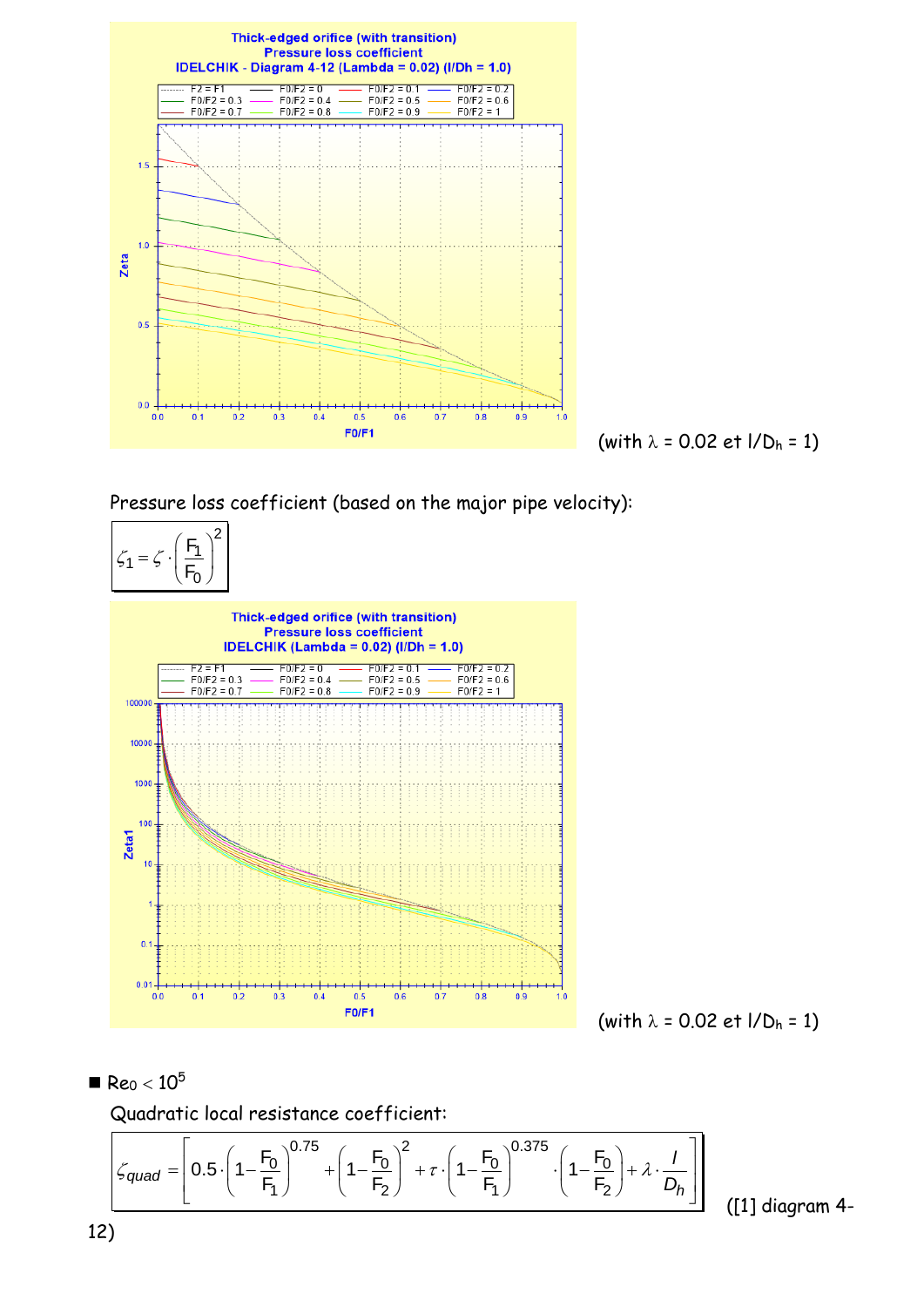$$
\mathcal{L}_{1quad} = \mathcal{L}_{quad} \cdot \left(\frac{F_1}{F_0}\right)^2
$$

### Velocity factor:



#### Contraction factor:



Pressure loss coefficient (based on the major pipe velocity):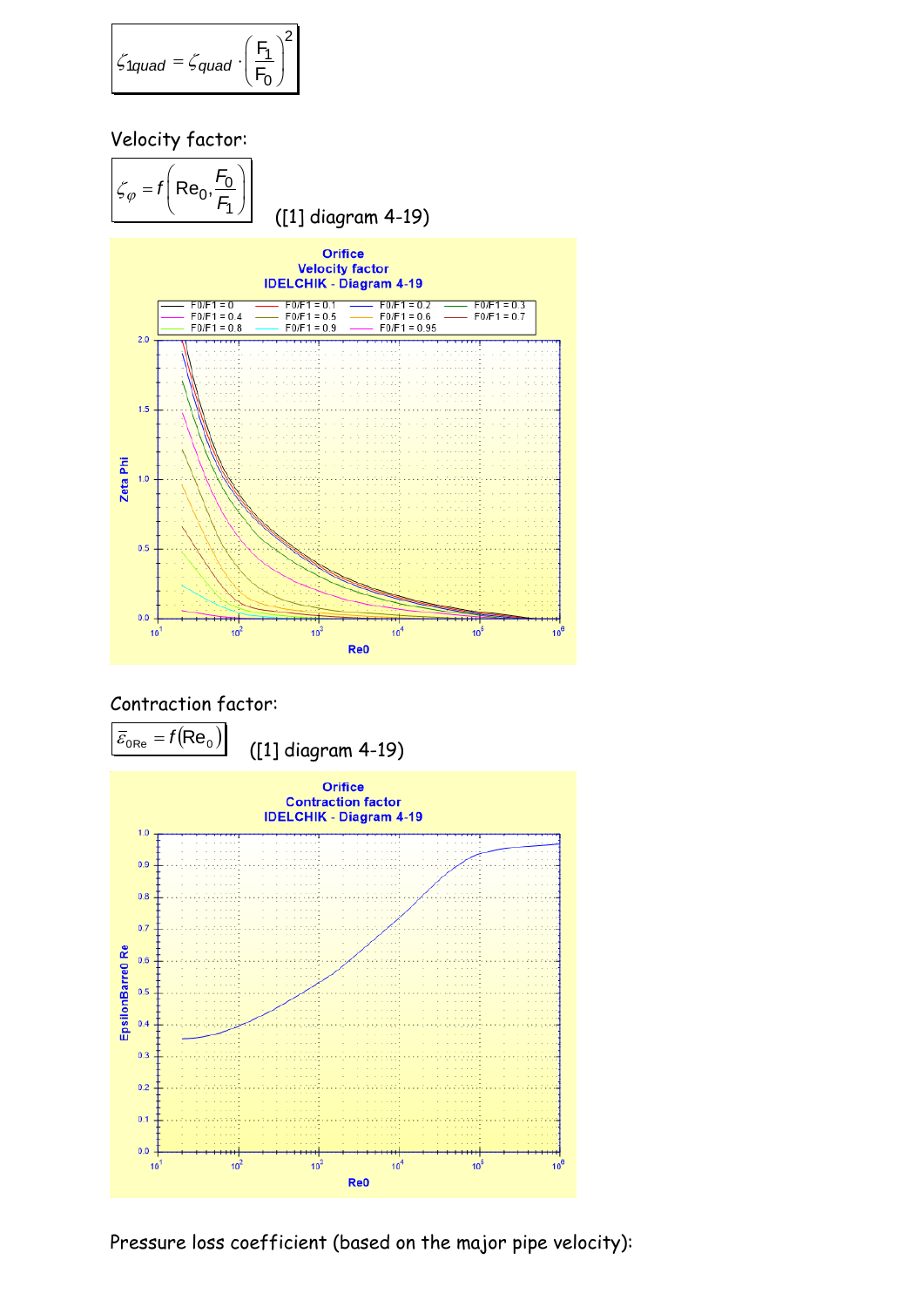

 $F_0/F_2 = 0.5$ 

Total pressure loss (Pa):

$$
\Delta P = \zeta_1 \cdot \frac{\rho \cdot w_1^2}{2}
$$

Total head loss of fluid (m):

$$
\Delta H = \zeta_1 \cdot \frac{w_1^2}{2 \cdot g}
$$

Hydraulic power loss (W):

 $Wh = \Delta P \cdot Q$ 

### **Symbols, Definitions, SI Units:**

D<sup>h</sup> Hydraulic diameter (m)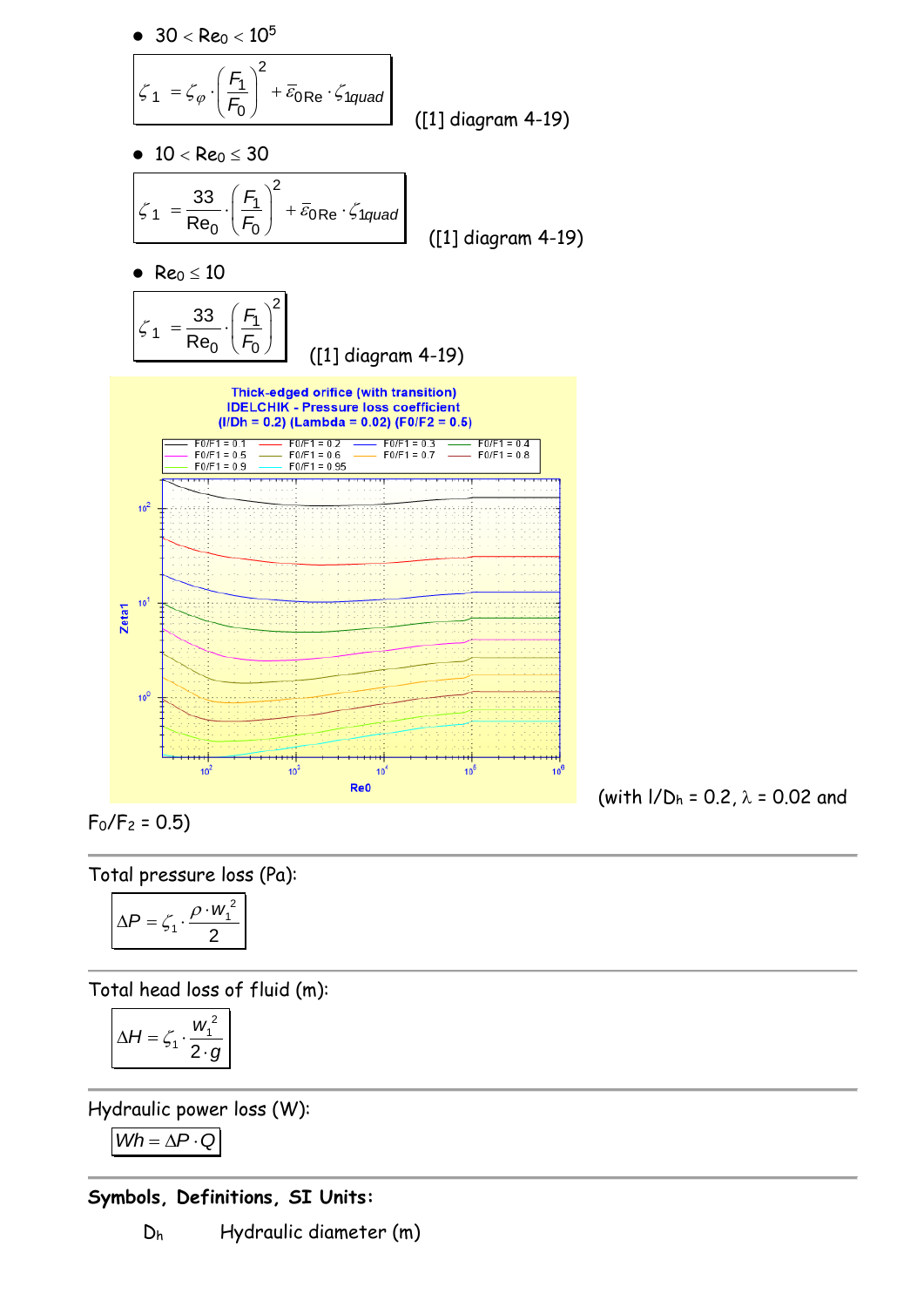| $D_1$                     | Major pipe internal diameter (m)                                          |
|---------------------------|---------------------------------------------------------------------------|
| D <sub>2</sub>            | Minor pipe internal diameter (m)                                          |
| D <sub>0</sub>            | Orifice diameter (m)                                                      |
| F <sub>1</sub>            | Major pipe cross-sectional area $(m^2)$                                   |
| F <sub>2</sub>            | Minor pipe cross-sectional area $(m2)$                                    |
| F <sub>0</sub>            | Orifice cross-sectional area $(m2)$                                       |
| Q                         | Volume flow rate $(m^3/s)$                                                |
| G                         | Mass flow rate (kg/s)                                                     |
| W <sub>1</sub>            | Mean velocity in major pipe (m/s)                                         |
| W <sub>2</sub>            | Mean velocity in minor pipe (m/s)                                         |
| Wo                        | Mean velocity in orifice (m/s)                                            |
| Re <sub>1</sub>           | Reynolds number in major pipe ()                                          |
| Re <sub>2</sub>           | Reynolds number in minor pipe ()                                          |
| Re <sub>0</sub>           | Reynolds number in orifice ()                                             |
| Δ                         | Absolute roughness of orifice walls (m)                                   |
| $\overline{\Delta}$       | Relative roughness of orifice walls ()                                    |
| $\mathsf{l}$              | Orifice thickness (m)                                                     |
| τ                         | Coefficient of effect of the orifice thickness ()                         |
| λ                         | Darcy friction coefficient in orifice ()                                  |
| $\zeta$                   | Local resistance coefficient (based on the orifice velocity) ()           |
| $\zeta$ quad              | Quadratic local resistance coefficient (based on the orifice velocity) () |
| $\zeta$ <sub>1</sub> quad | Quadratic local resistance coefficient (based on the major pipe velocity) |
|                           | O                                                                         |
| $\zeta_\phi$              | Velocity factor ()                                                        |
| E0Re                      | Contraction factor ()                                                     |
| $\zeta_1$                 | Pressure loss coefficient (based on the major pipe velocity) ()           |
| $\Delta P$                | Total pressure loss (Pa)                                                  |
| $\Delta H$                | Total head loss of fluid (m)                                              |
| Wh                        | Hydraulic power loss (W)                                                  |
| $\rho$                    | Fluid density $(kg/m^3)$                                                  |
| ν                         | Fluid kinematic viscosity $(m^2/s)$                                       |
| g                         | Gravitational acceleration $(m/s^2)$                                      |

# **Validity range:**

- any flow regime: laminar and turbulent
- stabilized flow upstream of the orifice
- thickness to orifice diameter ratio (I/D<sub>0</sub>) greater than 0.015

# **Example of application:**